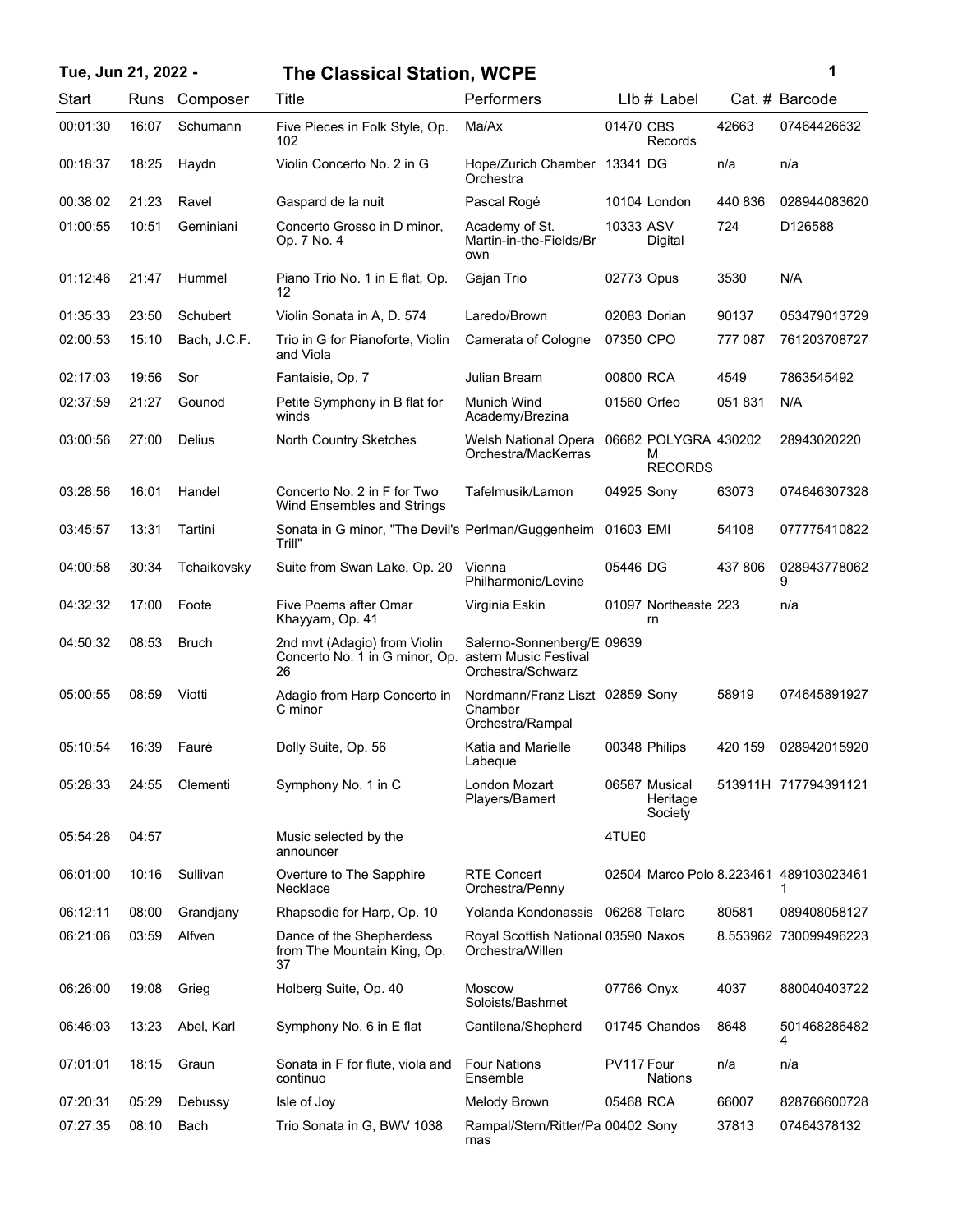| <b>The Classical Station, WCPE</b><br>Tue, Jun 21, 2022 - |       |              |                                                                                                                          |                                                             |                          |                | $\mathbf{2}$          |
|-----------------------------------------------------------|-------|--------------|--------------------------------------------------------------------------------------------------------------------------|-------------------------------------------------------------|--------------------------|----------------|-----------------------|
| Start                                                     | Runs  | Composer     | Title                                                                                                                    | Performers                                                  | LIb # Label              |                | Cat. # Barcode        |
| 07:37:00                                                  | 09:25 | Haydn        | 1st mvt (Adagio - Allegro) from<br>Symphony No. 104 in D,<br>"London"                                                    | <b>Berlin</b><br>Philharmonic/Karajan                       | 04694 DG                 | 289 469<br>148 | 028946914823          |
| 07:47:40                                                  | 11:21 | Schumann     | Fantasy Pieces, Op. 73                                                                                                   | Shifrin/Rosenberger                                         | 09972 Delos              | 3025           | 013491302522          |
| 08:00:36                                                  | 05:39 | Mendelssohn  | Finale from Violin Concerto in<br>E minor, Op. 64                                                                        | Chang/Berlin<br>Philharmonic/Jansons                        | 04969 EMI                | 56418          | 724355641823          |
| 08:07:30                                                  | 07:42 | Copland      | Buckaroo Holiday from Rodeo                                                                                              | Cincinnati Pops/Kunzel 04142 Telarc                         |                          | 80339          | 089408033926          |
| 08:16:27                                                  | 05:21 | Field        | Nocturne No. 4 in A                                                                                                      | John O'Conor                                                | 02711 Telarc             | 80199          | 089408019920          |
| 08:24:18                                                  | 14:58 | Dvorak       | Scherzo capriccioso, Op. 66                                                                                              | <b>Baltimore</b><br>Symphony/Alsop                          | 09875 Naxos              |                | 8.570995 747313099573 |
| 08:40:31                                                  | 03:59 | Satie        | Gymnopedie No. 1                                                                                                         | Lyric and Symphonic<br>Orchestra of<br>Nancy/Kaltenbach     | 13681 Naxos              | 56             | 8.578355-747313835577 |
| 08:45:45                                                  | 06:00 | Coates       | <b>Ballad</b>                                                                                                            | East of England<br>Orchestra/Nabarro                        | 03718 ASV                | 2053           | 743625205329          |
| 08:53:00                                                  | 06:25 |              | Music selected by the<br>announcer                                                                                       |                                                             | 4TUE0                    |                |                       |
| 09:01:15                                                  | 11:45 | Bach, J.C.F. | Sonata in A for 2 Violins and<br>Continuo                                                                                | London Baroque                                              | 03981 Harmonia<br>Mundi  | 901587         | 794881358427          |
| 09:14:15                                                  | 29:58 | Sauer        | Piano Concerto No. 1 in E<br>minor                                                                                       | Hough/City of<br>Birmingham<br>Symphony/Foster              | 03326 Hyperion           | 66790          | 034571167909          |
| 09:45:43                                                  | 13:40 | Sor          | <b>Fantasy and Brilliant</b><br>Variations, Op. 30                                                                       | Julian Bream                                                | 00800 RCA                | 4549           | 7863545492            |
| 10:01:13                                                  | 35:24 | Beethoven    | Symphony No. 5 in C minor,<br>Op. 67                                                                                     | Philharmonia/Ashkena 08799 Musical<br>zy                    | Heritage<br>Society      | 11135Z         | n/a                   |
| 10:38:07                                                  | 20:35 | Tubin        | Sinfonietta on Estonian Motifs                                                                                           | Gothenburg<br>Symphony/Jarvi                                | 09042 BIS                | 401            | 731859000401<br>2     |
| 11:00:32                                                  | 07:10 | Glass        | Echorus                                                                                                                  | Koh/Laredo/Curtis<br>$20 - 21$<br>Ensemble/Parameswar<br>an | 11988 Cedille<br>Records | 146            | 735131914628          |
| 11:08:57                                                  | 20:08 | <b>Bruch</b> | Concerto in E minor for Clarinet King/Imai/London<br>& Viola, Op. 88                                                     | Symphony/Francis                                            | 04456 Hyperion           | 22017          | 034571120171          |
| 11:30:20                                                  | 10:33 | Corelli      | Cello Sonata in D minor, Op. 5 Ofra Harnoy<br>No. 8                                                                      |                                                             | PV126 Analekta           | 8907           | 774204890728          |
| 11:41:53                                                  | 17:31 | Khachaturian | Suite from Masquerade                                                                                                    | London<br>Symphony/Tjeknavoria<br>n                         | 08171 RCA                | 65836          | 828766583625          |
| 12:01:14                                                  | 14:19 | Higdon       | Violin Concerto                                                                                                          | Hahn/Royal Liverpool<br>Philharmonic/Petrenko               | 13391 DG                 |                | 479 8295 028947982951 |
| 12:16:48                                                  | 05:21 | Chopin       | Nocturne in C minor, Op. 48<br>No. 1                                                                                     | <b>Vlado Perlemuter</b>                                     | 01496 Nimbus             | 5012           | n/a                   |
| 12:23:24                                                  | 18:00 | Hanson       | Suite from Merry Mount                                                                                                   | Nashville<br>Symphony/Schermerh<br>orn                      | 07073 Naxos              |                | 8.559072 636943907221 |
| 12:42:54                                                  | 08:38 |              | Music selected by the<br>announcer                                                                                       |                                                             | 4TUE1                    |                |                       |
| 12:52:47                                                  | 06:38 | ov           | Rimsky-Korsak 1st mvt (Allegro pastorale) from St. Petersburg State<br>Sinfonietta in A minor, Op. 31 Symphony/Anichanov |                                                             | 04137 Naxos              |                | 8.550812 730099581226 |
| 13:01:15                                                  | 30:30 | Mozart       | Piano Concerto No. 25 in C, K. Denk/Saint Paul<br>503                                                                    | Chamber Orchestra                                           | PV141 Nonesuch n/a       |                | n/a                   |
| 13:33:00                                                  | 10:06 | Debussy      | Dances Sacred and Profane for Chalifoux/Cleveland<br>Harp and Orchestra                                                  | Orchestra/Boulez                                            | 03714 Sony               | 68237          | 074646823721          |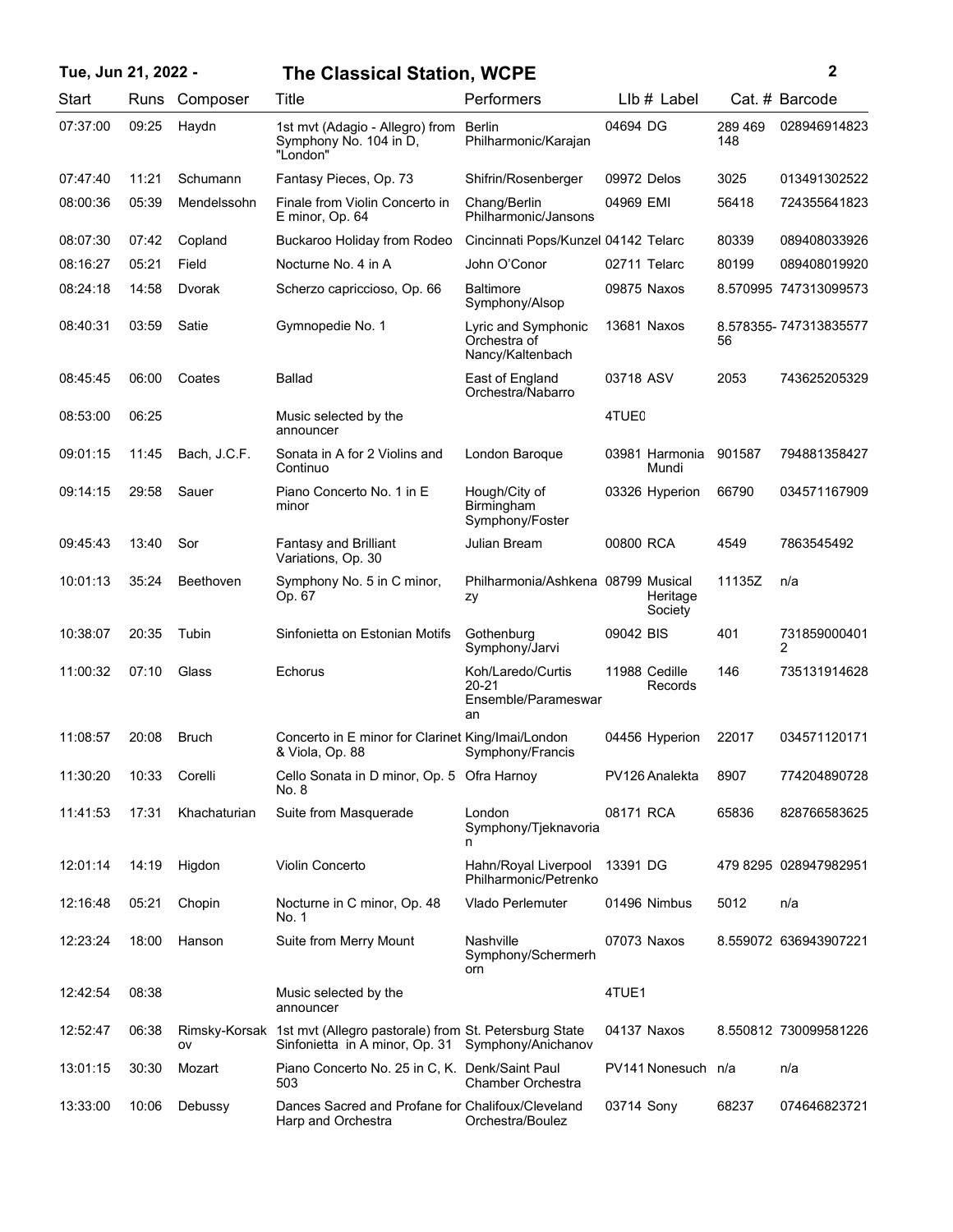| Tue, Jun 21, 2022 - |       |                 | <b>The Classical Station, WCPE</b>                                                                    |                                                                  |                          |                                         | 3                     |
|---------------------|-------|-----------------|-------------------------------------------------------------------------------------------------------|------------------------------------------------------------------|--------------------------|-----------------------------------------|-----------------------|
| Start               |       | Runs Composer   | Title                                                                                                 | Performers                                                       | LIb # Label              |                                         | Cat. # Barcode        |
| 13:44:36            | 14:52 | Ben-Haim        | Pastorale Variee for Clarinet<br>and Piano, Op. 31b                                                   | Fiterstein/Goldstein                                             | 11913 Centaur            | 2766                                    | 044747276625          |
| 14:01:18            | 11:36 | Schubert        | Impromptu in C minor, D. 899<br>No. 1                                                                 | Simone Dinnerstein                                               | 10120 Sony               | 798943                                  |                       |
| 14:14:24            | 45:09 | Tchaikovsky     | Symphony No. 4 in F minor,<br>Op. 36                                                                  | <b>USSR Ministry of</b><br>Culture<br>Symphony/Rozdestven<br>ski | 02254 Erato              | 45620                                   | 022924562020          |
| 15:01:23            | 05:33 | Haydn           | Fantasia in C                                                                                         | Alfred Brendel                                                   | 00759 Philips            | 412 228                                 | 028941222824          |
| 15:08:26            | 34:16 | <b>Sibelius</b> | Violin Concerto in D minor, Op. Belkin/Philharmonia/As 02843 Decca<br>47                              | hkenazy                                                          |                          | 473 590                                 | 028947359029          |
| 15:43:57            | 15:35 | Stamitz, J.     | Trumpet Concerto in D                                                                                 | Hardenberger/Academ 00883 Philips<br>y SMF/Marriner              |                          | 420 203                                 | 028942020320          |
| 16:00:47            | 11:14 | Handel          | Selections from Amaryllis Suite Royal Philharmonic                                                    | Orchestra/Menuhin                                                | 01219 RPO/MCA 6186       |                                         | 076732618622          |
| 16:12:56            | 07:25 | Mussorgsky      | Baba Yaga and the Great Gate Khatia Buniatishvili<br>of Kiev from Pictures at an<br><b>Exhibition</b> |                                                                  | Downk Sony<br>Classical  | 032                                     | 88875170 888751700321 |
| 16:21:16            | 08:11 | <b>Brahms</b>   | 4th mvt (Gypsy Rondo) from<br>Piano Quartet No. 1 in G minor, Quartet members<br>Op. 25               | Perahia/Amadeus                                                  | 04910 Sony               | 63380                                   | 07464633802           |
| 16:30:22            | 10:09 | Saint-Saëns     | Havanaise, Op. 83                                                                                     | Perlman/Paris<br>Orchestra/Martinon                              | 01127 EMI                | 47725                                   | 077774772525          |
| 16:41:46            | 10:04 | Stravinsky      | Four Norwegian Moods                                                                                  | Bergen<br>Philharmonic/Kitayenk<br>o                             | 05565 Virgin<br>Classics | 61903                                   | 724356190122          |
| 16:52:45            | 06:28 | Traditional     | <b>Steal Away</b>                                                                                     | Imani Winds                                                      | 08586 Koch               | 7599                                    | 099923759928          |
| 17:00:28            | 08:24 | Strauss Jr.     | Overture to Die Fledermaus                                                                            | Vienna<br>Philharmonic/Maazel                                    | 00997 DG                 | 400 040                                 | 325914000402<br>8     |
| 17:09:47            | 04:19 | Liszt           | Ave Maria                                                                                             | <b>Philip Thomson</b>                                            | 06824 Naxos              | www.thec n/a<br>lassicalst<br>ation.org |                       |
| 17:15:01            | 06:46 | Elgar           | Overture, Serenade and Sun<br>Dance from The Wand of<br>Youth, Suite No. 1                            | Hallé Orchestra/Elder 13264 Hallé                                |                          | 7548                                    | 506500134155          |
| 17:22:42            |       | 06:11 Rontgen   | Finale (Allegro molto vivace)<br>from Serenade in A for 7 Wind<br>Instruments, Op. 14                 | Viotta<br>Ensemble/Liberman                                      | 03000 NM<br>Classics     | 92035                                   | 871330992035<br>2     |
| 17:30:08            | 07:08 | Glazunov        | Concert Waltz No. 1, Op. 47                                                                           | Philharmonia<br>Hungarica/Kohler                                 | 02403 Vox                | 7202                                    | 04716372022           |
| 17:38:11            | 04:07 | Respighi        | The Cuckoo from The Birds                                                                             | Academy of St.<br>Martin-in-the-Fields/Ma<br>rriner              | 00720 EMI                | 86549                                   | 724358654929          |
| 17:43:13            | 16:20 | Castro          | Five Gentle Waltzes from<br><b>Worldly Evenings</b>                                                   | Armando Merino                                                   | 08211 Fonca              | 178                                     | 750970807178<br>5     |
| 18:00:48            | 07:43 | Bach, J.C.F.    | Sinfonia in D minor                                                                                   | Violins of the<br>King/Labadie                                   | 03917 Dorian             | 90239                                   | 053479023926          |
| 18:09:26            | 10:26 | Weber           | Concertino in E flat for Clarinet Stoltzman/Slovak<br>& Orchestra, Op. 26                             | Radio<br>Symphony/Trevor                                         | 08458 Navona             | 5801                                    | 896931002011          |
| 18:20:47            | 05:07 | Ravel           | Mother Goose: Two Selections Nancy Allen                                                              |                                                                  | 02563 EMI                | 47520                                   | 077774752022          |
| 18:27:09            | 11:48 | Ireland         | A London Overture                                                                                     | London<br>Philharmonic/Boult                                     | 08105 Lyrita             | 240                                     | 502092602402<br>2     |
| 18:39:52            | 09:42 | ov              | Rimsky-Korsak The Sea and Sinbad's Ship<br>from Scheherazade, Op. 35                                  | Oslo<br>Philharmonic/Petrenko                                    | PV132 Lawo               | 1198                                    | 709002018220<br>9     |
| 18:50:29            | 08:56 |                 | Music selected by the<br>announcer                                                                    |                                                                  | 4TUE1                    |                                         |                       |